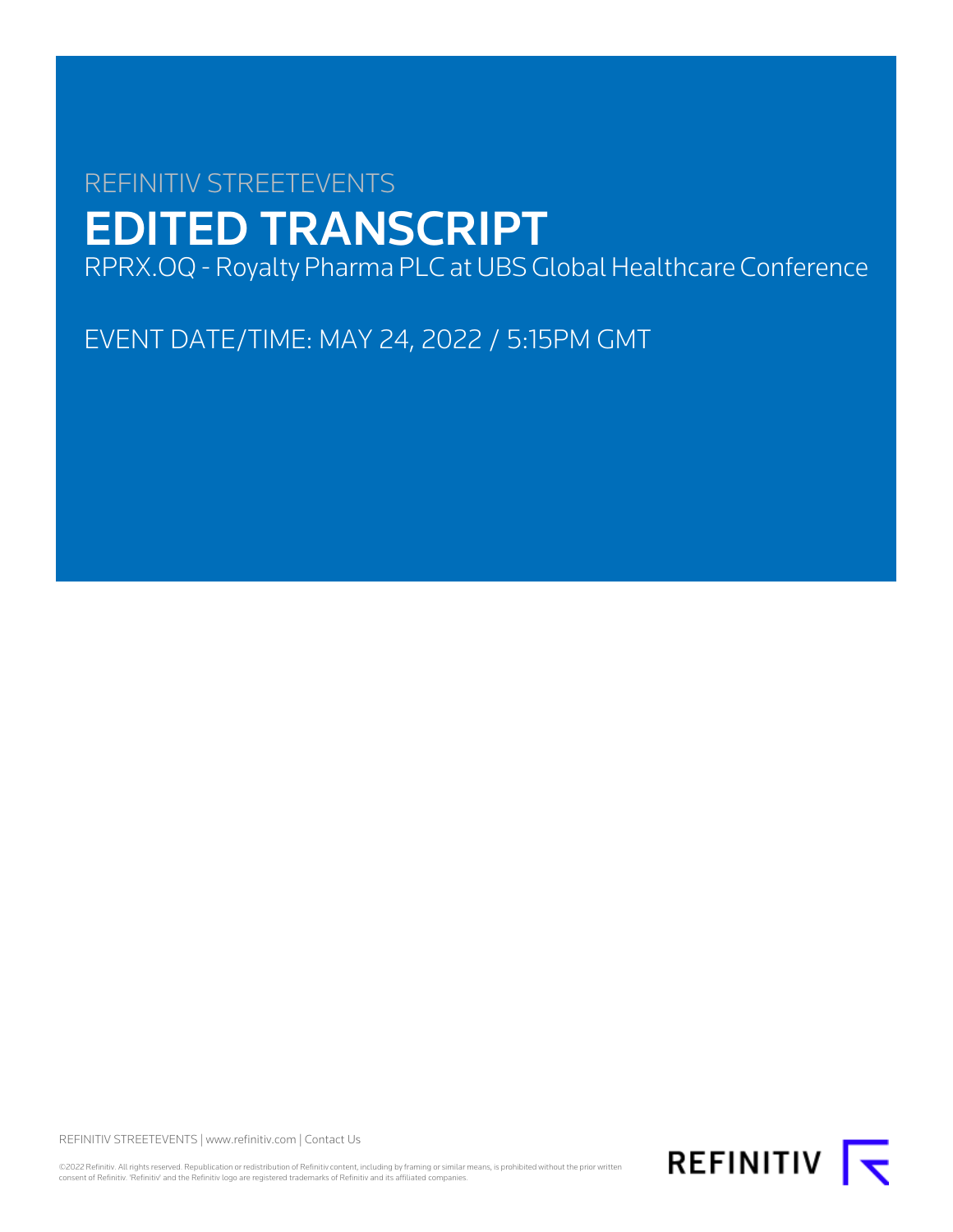## **CORPORATE PARTICIPANTS**

**[Christopher Hite](#page-1-0)** Royalty Pharma plc - Executive VP & Vice Chairman **[Marshall Urist](#page-1-1)** Royalty Pharma plc - Executive VP and Head of Research & Investments

# **CONFERENCE CALL PARTICIPANTS**

## **[Colin Bristow](#page-1-2)**

# <span id="page-1-2"></span>**PRESENTATION**

## **Colin Bristow**

<span id="page-1-0"></span>Good afternoon, everyone, and thank you for attending the UBS Global Healthcare Conference. I'm Colin Bristow, one of the biotech analysts here. It is my pleasure to have with us today, Royalty Pharma. From Royalty, we have Marshall Urist, EVP and Co-Head of Research and Investments; and Chris Hite, EVP and Vice Chairman. Thank you for joining us today.

## **Christopher Hite** - Royalty Pharma plc - Executive VP & Vice Chairman

<span id="page-1-1"></span>Thank you.

## **Marshall Urist** - Royalty Pharma plc - Executive VP and Head of Research & Investments

Thanks, Colin.

## **Colin Bristow**

(Operator Instructions) There we go. So I know you have some opening remarks. So I'll let you take it away, and then we'll dig into some of the questions.

## **Christopher Hite** - Royalty Pharma plc - Executive VP & Vice Chairman

Okay. Great. I think Marshall and I will do a quick spin through some slides and then obviously open up to Q&A. So -- but thank you very much for having us. We're very delighted to be here. We're super excited. Last week we had our inaugural Analyst Day on Tuesday, which I think is still on our website, which is viewable, and great reception from that. And so we're excited to come here and tell a little bit more about Royalty Pharma. I guess there's slight delay. Here we go.

Okay. So I'll quickly go through this slide for folks who aren't familiar with the company. It's roughly 25 years old. We went public in June of 2020. We are -- we have 45 approved and development stage products. 12 of those products are blockbuster drugs. Our revenue in 2021 was \$2.1 billion, and our adjusted EBITDA was \$1.9 billion. So obviously, very high margins.

On the right side of the slide, you can see the therapeutic areas that we have royalty interest in, rare disease, cancer, neurology being our largest. But what you can see is a broad diversification across therapeutic areas and programs, which we'll get into it a little bit how we sort of manage that and think about that as investors.

So what does Royalty Pharma do? See if I can get this to go. I guess it's a slight delay. Okay. So we basically invest in royalties, both existing, and we can create new royalties where there doesn't -- where there's no pre-existing royalty. So when you think about this slide, it's just very simple. Starting on the left side of the slide, you can see sales of leading therapies, and we obviously get a percentage of those leading therapy sales in

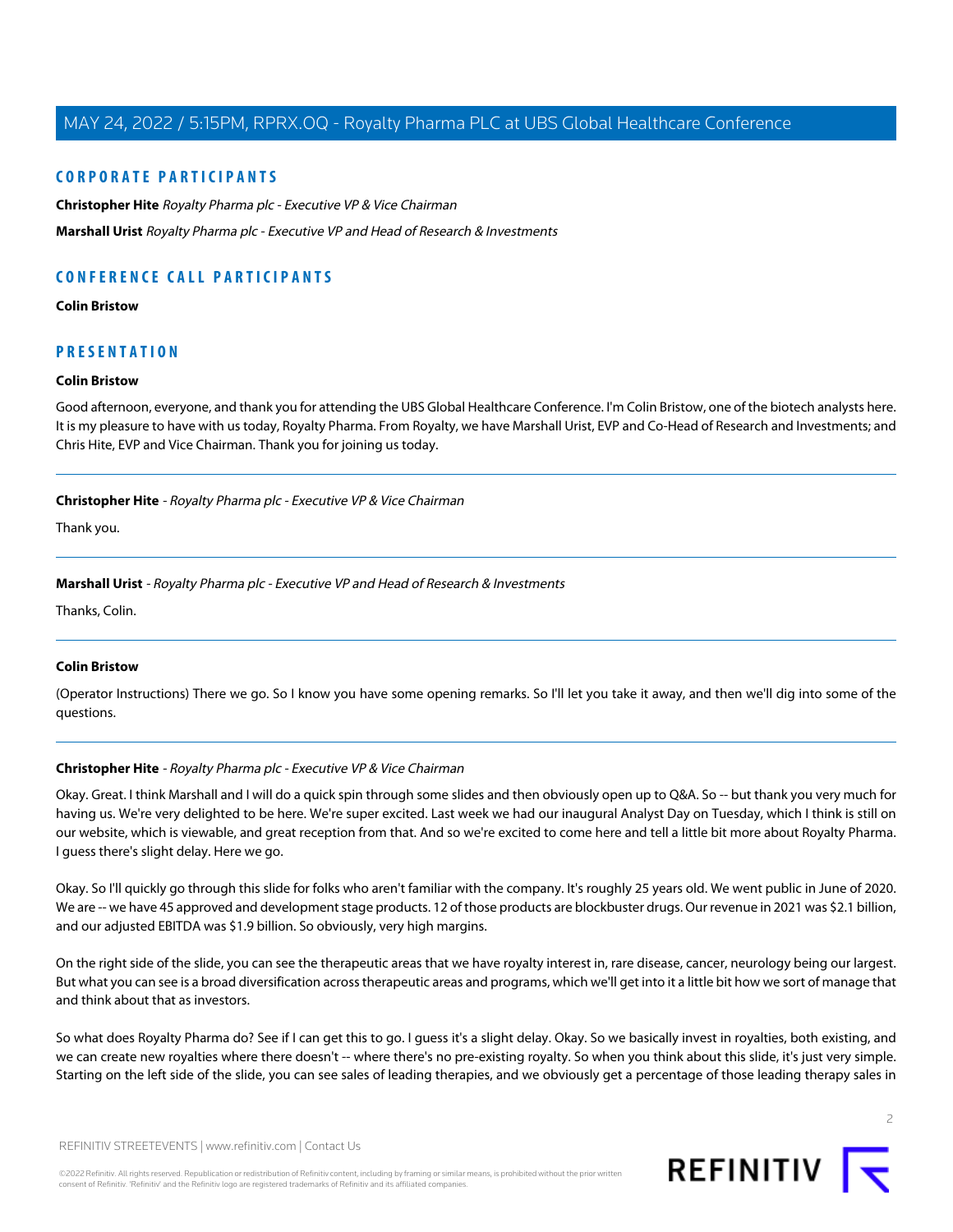the form of a royalty payment that comes into our top line which we call Adjusted Cash Receipts. So every quarter, we're on a sort of quarter lag to pharmaceutical sales, we get the royalties and we pay operating expenses, G&A, of roughly 9%, which leads to adjusted EBITDA. So our margins are extraordinarily high. We pay interest expense on investment-grade debt, which is about \$7.3 billion of investment-grade bonds outstanding. And what that leaves us with on the right side of the slide is cash that's available for deployment, both back to our shareholders in the form of dividends. So we do pay a dividend and in the form of new royalty acquisitions and investments, and that would be funding to our partners. And our goal is to deploy as much capital that we can every year because we earn, which we'll get into a substantial rate of return in excess of our cost of capital, which obviously benefits shareholders. Very simple business model, very cash generative and very easy to understand. I need to start timing this a little bit.

Slide 6, here we go. Okay. So this gives you a clear example of the ways we invest. So across the top, when the company was founded by our CEO, Pablo Legorreta, 25 years ago, the foundation of the company was to buy existing royalties that existed at universities, hospitals, foundations, existing pharma and existing biotech companies. That was the business for a very long time, and it's still a big component of what we do today. The industry is extraordinarily fragmented, both in the way it conducts its research and development and in the way it markets drugs, all of which leads to a lot of royalty creation in which we participate in. The second way we invest in the sector is through what is called synthetic royalties. And what this does is basically open up the entire sector pipeline and commercial drugs as a potential royalty stream to us, where we actually create a synthetic royalty through contractual true sale of a revenue participation right. And we -- we'll get into this in a little bit, but we are super excited about this opportunity. It's really only been around for the last, let's call it, five years or so. And it's one that really we're getting inbounds virtually every day about the opportunity to raise capital in the sector through the synthetic royalty process.

The third way is called launch and development capital. So this is -- it's not an existing royalty. It's not a synthetic royalty, but it's an extension of capital to our partner to help them get more capital typically in the launch phase of their drugs where we have an existing royalty, or through R&D funding at large pharmaceutical companies or the biotech companies themselves.

We can utilize all three of those investment techniques or structures in the fourth leg, which is M&A-related support. And so, we can help large pharmaceutical companies when they buy a smaller biotech company. That company may have an existing royalty at the target, which they're not interested in from a strategic perspective. We can obviously acquire that existing royalty, and we can actually support M&A by partnering before the deal gets announced with a biotech or pharmaceutical company in the creation of new royalties or the acquisition of existing royalties.

And then finally, adjacencies is the fifth way in which we grow. And a good example there is our partnership with MSCI, which we can get into through the Q&A. Next slide.

Okay. Slide 7. So, throughout our presentation -- and really the way we think about it is, we like to create win-win solutions with our partners. It's really important that we create a win-win so that we get repeat business. People want to work with us, and you'll hear that throughout this presentation. Now on the left side of the slide you can see existing royalties, synthetic royalties, launch and development capital, M&A. I just walked through those examples. How are those wins? Well, if we're buying an existing royalty -- you can see some of the partners that we bought existing royalties on the right-hand side of the slide: foundations like cystic fibrosis, universities, hospital systems and large pharmaceutical companies. It allows them to diversify their assets. It allows them to get upfront capital today in exchange for long-dated stream of payments. Those are really the two key ways in which they get a win, and we obviously take the risk of elongated payment streams by doing a lot of work on the assets themselves. Synthetic royalties, I talked a lot about that on the prior slide.

You can see on the right-hand slide examples of the companies we've done synthetic royalties with, both large pharma, Pfizer and Sanofi, as well as biotechnology companies. We'll spend a little bit more time on the benefits of these. But effectively, if you're a biotech company out there and you're thinking about your capital needs, normally, you would go and you'd do a 10% equity financing or 15% convertible bond financing to raise capital, and it's obviously very dilutive to the existing shareholder base, and it can be very expensive. If your stock works long term, every investor and every CEO or CFO or Board member thinks the stock is going to work. Well, that -- the cost of that stock is extremely expensive relative to a synthetic royalty. We think that's a huge advantage for us to partner with these companies because the synthetic royalty is just a much lower cost of capital than issuing equity.

©2022 Refinitiv. All rights reserved. Republication or redistribution of Refinitiv content, including by framing or similar means, is prohibited without the prior written consent of Refinitiv. 'Refinitiv' and the Refinitiv logo are registered trademarks of Refinitiv and its affiliated companies.

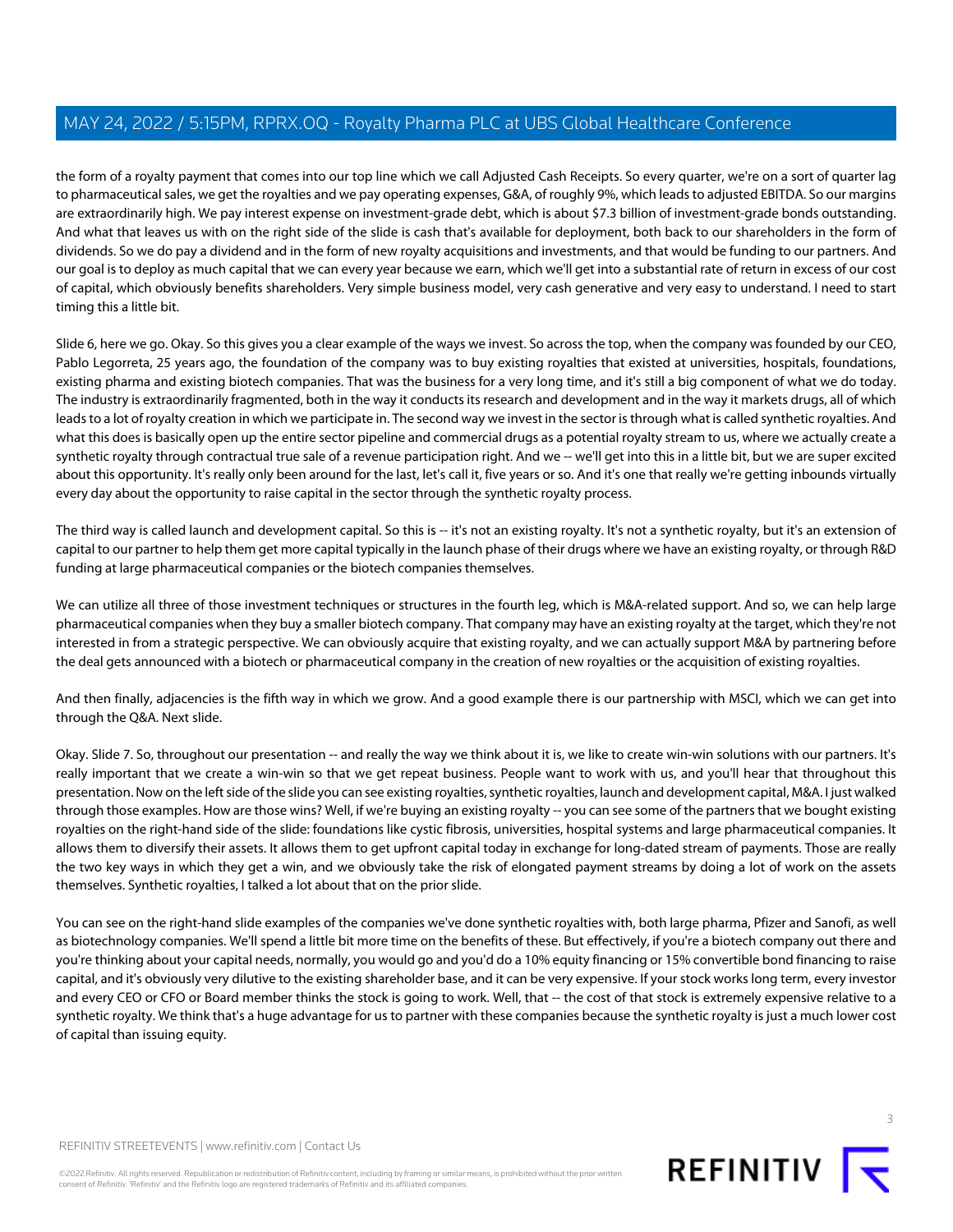The launch and development capital we talked about. You can see examples on the right, Biohaven, Cytokinetics, MorphoSys, where we've done this before. So obviously, it's a lower cost equity as similar to synthetic royalties. And when you consider it as relative to debt, it's less -- much less restrictive in the sense of covenants than debt.

And on the M&A side, we use all three of those structures, existing, synthetic, launch and development capital, to support M&A. We've done that with MorphoSys and their \$2 billion acquisition of Constellation last year, where we actually did every one of those structures in support of that \$2 billion deal. And we've also done it where Astellas bought a biotech company called OSI Pharmaceuticals, they had a large existing royalty estate at OSI that they weren't -- Astellas was not interested in. We bought that from Astellas after the deal for \$609 million -- helped them defray the upfront cost of that acquisition. So it's another win-win example.

Moving on to Slide 8. Maybe I'll start talking about it while it comes up. Here we go. So once again, how big is this marketplace? Well, we talked about the ways in which we buy third-party royalties, pre-existing royalties. Those royalties are really created in the ecosystem between academia out-licensing their basic research to both pharma and biotech, and between pharma and biotech cross-licensing their programs with one another in the creation of pre-existing royalties. When you think about the investment dollars at those three bubbles, starting at the top, academia not-for-profits over the next decade, we estimate will spend over \$1 trillion in R&D. That basic research leads to programs, leads to company creation in exchange for royalties. That's been a big part of our business. It's been roughly 25% of our business over the last decade of committed capital. We expect that to be continuing to be a large piece of our business. When you think about large pharmaceutical companies on the lower left, they're expected to spend on R&D alone over the next decade, roughly \$1.6 trillion. We can play there by partnering with them on a risk share basis where we did with Pfizer in exchange for a synthetic royalty. And then the unprofitable biotechs are expected to spend over \$1.1 trillion between SG&A and R&D over the next decade. We can help them on the synthetic royalty side as well as the launch and development capital. And all of that funding goes to the creation of obviously products in which we project to be about an end-user marketplace of approximately \$2.3 trillion in 2030 alone, of which \$1.3 trillion isn't even approved yet today. Huge market opportunity, both on the investment side and the end user side. So we're super excited about our opportunity set going forward.

Final slide for me, and then I'll turn it over to Marshall. How big is a synthetic royalty opportunity alone? Well, over the last five years, as soon as the slide comes up, you'll see it, biotech has raised \$260 billion in capital over the last five years between IPOs, equity follow-ons, licensing deals with pharmaceutical companies, convertible bonds and synthetic royalties, of that \$260 billion, the synthetic royalty opportunity, has only represented 2% of the marketplace or about \$4 billion. We project this could be much, much larger. We're not saying synthetic royalties is going to replace the follow-on market or the IPO market or the pharma partnering marketplace, but it doesn't need to for us to have a very large opportunity. And for all the reasons I said about lower cost of capital, you can also see what it also does when we partnered with companies like Immunomedics, with Biohaven, both have been -- which -- one of which has been acquired, the other one has announced its deal to be acquired by Pfizer. That synthetic royalty opportunity which we did with those companies, allowed them to retain operational control of those programs and launch those programs themselves, which preserve their strategic attractiveness to the large pharmaceutical company. We see that as another huge advantage to synthetic royalties going forward, and we see that as a huge opportunity for us going forward as well.

I'll turn it over to Marshall.

# **Marshall Urist** - Royalty Pharma plc - Executive VP and Head of Research & Investments

Great. Thanks, Chris. So the-- sorry, is your slide?

## **Christopher Hite** - Royalty Pharma plc - Executive VP & Vice Chairman

Yes. So I thought I was done, but I'm not. So real quick, our growth historically. We've doubled our top line over the last 10 years from \$1 billion to \$2.13 billion, from 2012 to 2021. Importantly, our capital deployment, which we talked about, we generate a lot of cash. We look to deploy all of that cash every year as much as we can. The five-year period, 2012-2016, we deployed roughly \$1.5 billion a year. 2017 to 2021, we deployed roughly \$2.1 billion a year. And last Tuesday, we announced our intention to deploy \$2 billion to \$2.5 billion a year for the next five years.



 $\Delta$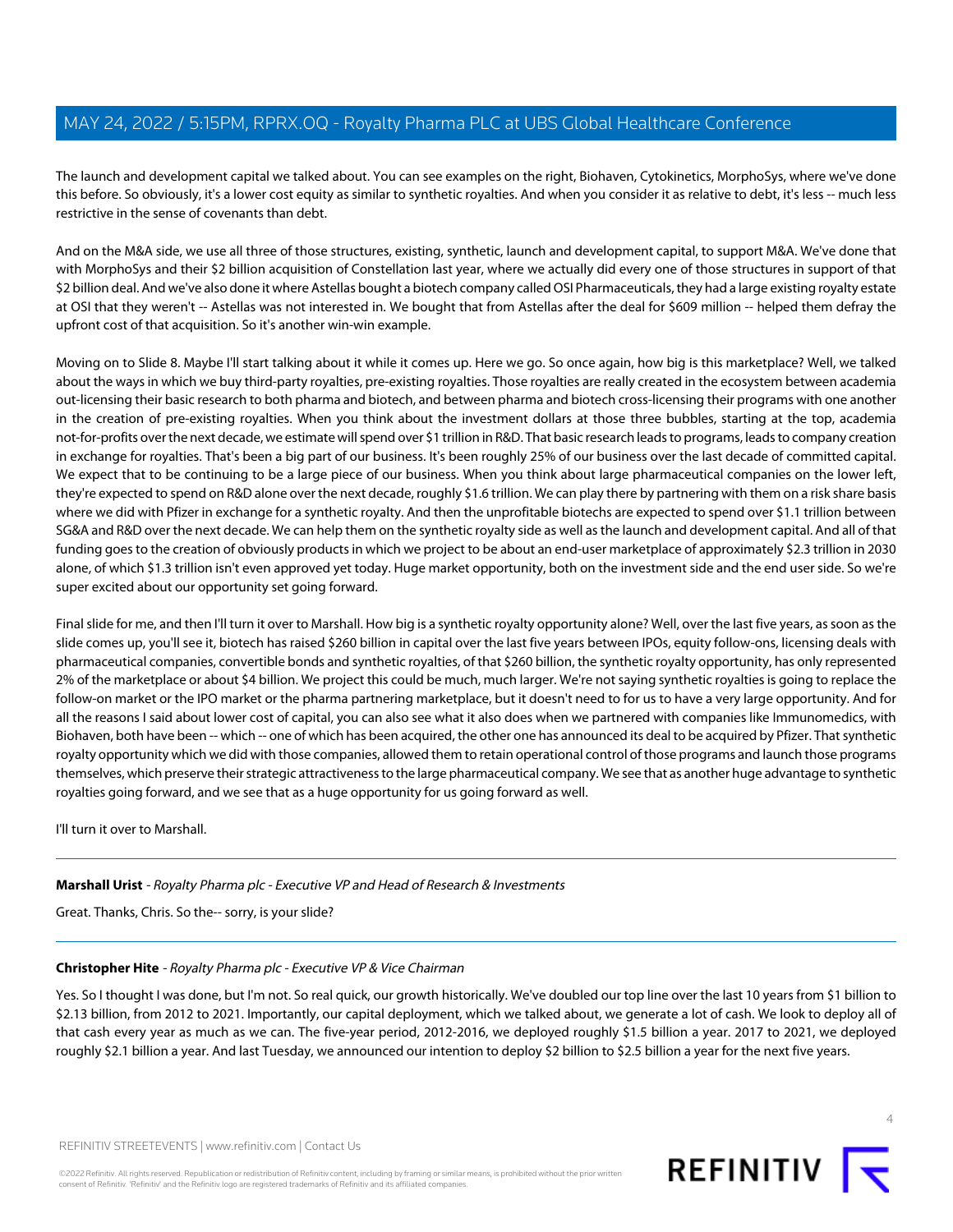Go to the next slide, and I'll actually skip to the next one so I can get to you. So we have, obviously, a big moat. We're the largest player in royalty funding. If you look to the right side, all royalty deals that were a size greater than \$0.5 billion over the last 10 years, we've done 83% of those deals. Obviously, a huge market share. But even on the smaller deals, \$250 million to \$500 million, we were 53% of the marketplace, and the smaller deals where there's more competitors, 26% of the royalty marketplace. Overall, over the last 10 years, that's a 60% market share in the royalty funding. We have big moats, public company, investment-grade rated. That investment-grade rating allows us to have a cost of debt across our entire bond portfolio of around 2.3% cost of debt. So our weighted average cost of capital is estimated to be approximately 6%. Huge advantage versus any other competitor in the space, which is fund-oriented, much higher return focus and much higher cost of capital.

With that, I think I'll turn it over to you now Marshall. One more. I got one more.

## **Marshall Urist** - Royalty Pharma plc - Executive VP and Head of Research & Investments

Thank you.

## **Christopher Hite** - Royalty Pharma plc - Executive VP & Vice Chairman

Sorry. Last slide. So how have our returns on that capital deployment looked like historically? So if you look on the left-hand side of the slide, these are five-year investment periods: 2012-2016, '13 to '17, '14-'18, just to give you a sense. Very consistent returns over that time period throughout boom cycles in the capital markets for biotech. And most -- obviously, in the last year, it's somewhat a bit of a bust cycle. But we look at these as very -- we target sort of low double digit, high single digit for approved products and then the teens for development-stage opportunities. We've gotten those returns historically over the last 10 years on any sort of way you look at it. And the most important part of this is when you think about, those are unlevered returns. So we -- when you apply modest leverage to those returns, roughly 1/3 of those acquisitions in the form of debt financing on top of that, you can get to high teens, low 20s returns from an IRR perspective on that capital deployment, which we've historically been able to achieve, and we're super excited about that opportunity going forward as well. Now I can say--

## **Marshall Urist** - Royalty Pharma plc - Executive VP and Head of Research & Investments

Okay, cool. So, Chris did a great job setting the stage. And like Colin mentioned, I run our Research and Investments Group at Royalty Pharma, and that's the team that's kind of at the center of all of our investment processes. So I'll talk a little bit about how we do what we do before we get to some questions.

So what really makes us unique is laid out nicely here. I think, first of all, like Chris mentioned, our tenure in this industry gives us a huge competitive advantage. We've been at this for 25-plus years. And that gives us, I think, unique perspective on products and our approach to how we deal with our partners. I'll get to the second point in a minute, but we are extremely proud of our team at Royalty Pharma. And I think importantly, we have -- all of our sort of research and diligence is centralized and internal to Royalty Pharma. So we do all of our own work. We certainly access outside sort of opinions. But at the end of the day, the investment team, the investment decision is at Royalty Pharma.

Third is that we truly have an open business model. So there's no kind of cookie-cutter approach. If any of you have seen our transactions, we are truly partner-oriented, trying to find the right structure, the right thing for the company and for that product at that stage in their development. We really see what we have as a platform, right, which is something we've scaled and built over time, and Chris talked about the future opportunity for our business to continue to grow into the future, and we really feel strongly we have the platform to support that into the future. I talked about -- I'll show some examples of our diligence process, but we really pride ourselves on doing very, very deep, complete work on the transactions we do.

And then finally, I think there's very much a spirit and a philosophy of always trying to focus on process improvement. And so over the last few years, we've made a very significant investment in data analytics internally at Royalty Pharma, to continue to make sure that we are at the forefront of doing what we do. As I mentioned, we've scaled very significantly. If you look in 2012, our research and investments team was six people. At the

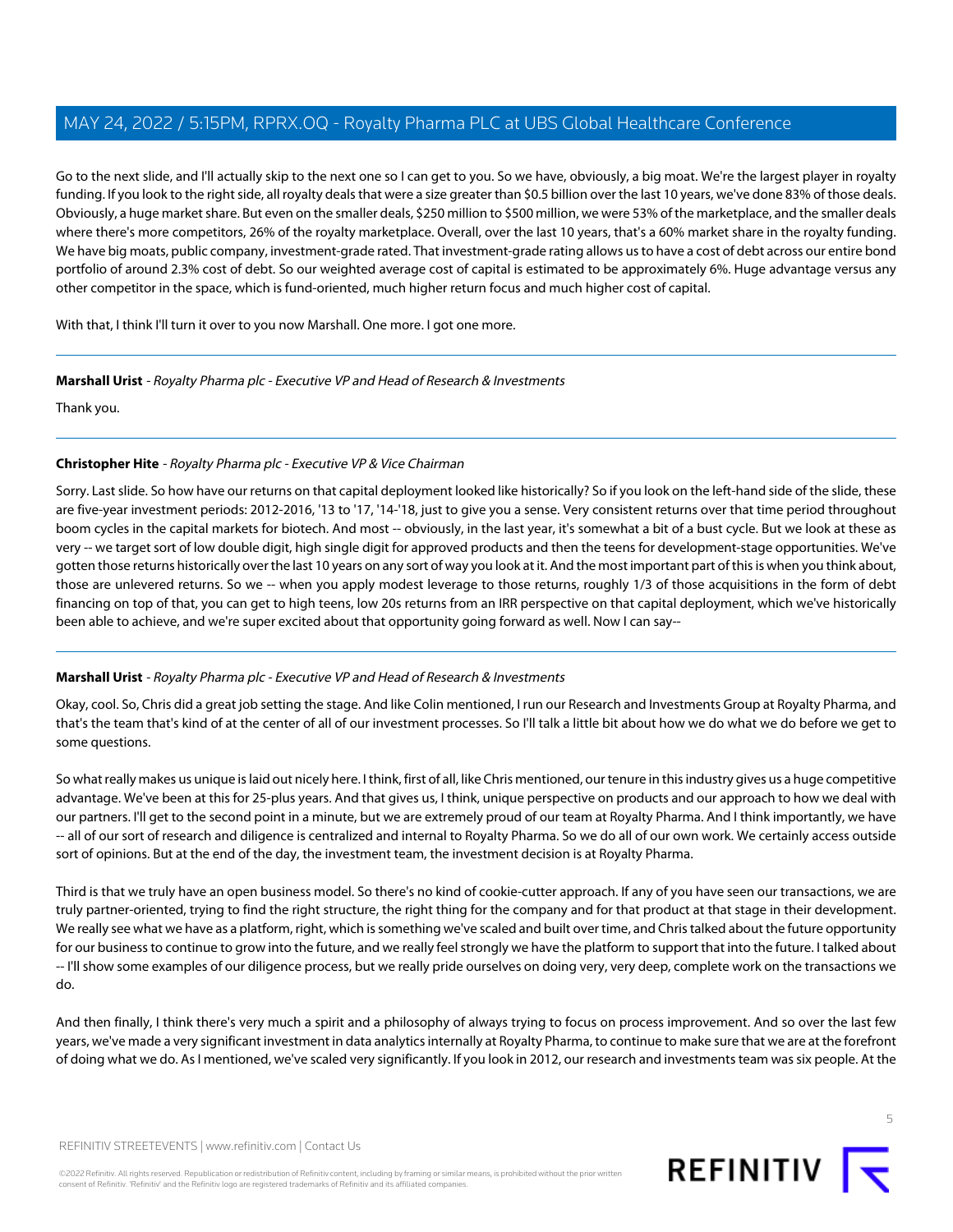end of last year, that had more than tripled in size to 21 people, and we fully expect that we can continue to grow our team to meet a lot of the opportunity that Chris talked about.

I want to talk -- just spend a minute on something that I think is absolutely core to understanding Royalty Pharma and our track record and how we work, and it's this idea of One Royalty Pharma team. And to explain that to everyone, I think let's start with kind of our observations of how business development is traditionally done within biopharma and the shortfalls of that, that we've kind of evolved our team and our process and our approach to avoid. And so, I'll just touch on each of these quickly.

The first is this concept of siloed due diligence, so where different aspects of a transaction are diligenced by different people. The R&D organization is going to have an input on the technical diligence. Commercial will sort of put all the inputs for the model and so on and so on. And then all of that then gets packaged and sent to a committee or a series of committees or whatever that structure might be. And so you have this concept of layered decision-making where the people who do the work, are not necessarily the people driving the decision, and all of that wraps up into reduced accountability.

So we've evolved our process to solve for those shortcomings. And that we call sort of the -- our One Royalty Pharma team idea, which is, we have one deal team internally, and I'll show you a little bit about how this works in one second -- who is involved continuously through every stage of our transaction from identifying and developing opportunities, driving all of our diligence, structuring negotiations, even working with our attorneys, both internal and external, to make sure that we execute in paper our transactions appropriately so that product knowledge, all that depth, all that nuance that comes from doing the work all the way through, is brought to bear through all phases of a transaction, and that's incredibly powerful.

I think another part of that is our executive leadership team is involved in the process all the way through. So it's not as though the team works and then sort of comes into a presentation at the very end. We have -- very much have a process where everyone's brought forward together so that by the time we get to the end of a process and actually make an investment or add something to the portfolio, we've been working in parallel the whole time, and that solves for the third thing, which is accountability and high conviction. So we all sort of own it from the very beginning through the end and night. This is so central and powerful part of our process that's worth -- it is worth understanding.

So how does this actually work? How -- like what do we actually achieve with all of this? Well, Pablo, when he was sort of -- when he founded the company, I think one of his first insights was, our -- the world of biopharma is so complex. There's so much going on. It's changing all the time. Things are growing and changing that it's not possible internally in an organization like Royalty Pharma to have all of the domain expertise that you need. It's just not achievable. So we've really set up a platform where we have these core internal teams, but then on a project-by-project basis, we go out and build a very, very large external team. And so, here's four examples of announced transactions where we sort of had -- think about it 15x-plus the number of people externally who are contributing to a transaction versus what we have internally. And so that's sort of the power and the idea of our platform that we can build these large teams for each transaction, that are comparable to what sort of the biggest companies in our space might bring to bear from a diligence perspective, but then we can move on to the next thing. And I think that sort of is our ability to -- and we might get to this -- kind of be truly therapeutic-area agnostic in the way that we invest and the way we've built the portfolio.

So I mentioned, we're also always trying to be front-footed, leaning forward, about how do we drive our process in terms of process improvement. And so, we've established a team called strategy and analytics that's really focused on data and an important theme you're hearing: this is all internal. So we have an internal data team, and then we own all of our own data internally. So it's been a very big investment turning out to be incredibly powerful to our process. And this runs the gamut from kind of horizon scanning, kind of helping to understand all of the science and everything that's happening so that we're well positioned for the future, but then also a very deep knowledge on true data and analytics from a market evaluation perspective so that we have sort of the very best information in terms of market evaluation and forecasting that is available today. So we're always at the forefront of our industry and what we're doing, and happy to take questions about that later.

So this shows our investment funnel from 2021, just to give you a feel for kind of the breadth of our opportunity and how we work. And so, there are some key takeaways from this.

The first is that we do see a lot of things. 300 things came in the door last year in total, and that has grown significantly. I don't know if we have that slide in here, but grown significantly over the last few years, sort of consistent with the theme that Chris was talking about, that the concept



©2022 Refinitiv. All rights reserved. Republication or redistribution of Refinitiv content, including by framing or similar means, is prohibited without the prior written consent of Refinitiv. 'Refinitiv' and the Refinitiv logo are registered trademarks of Refinitiv and its affiliated companies.

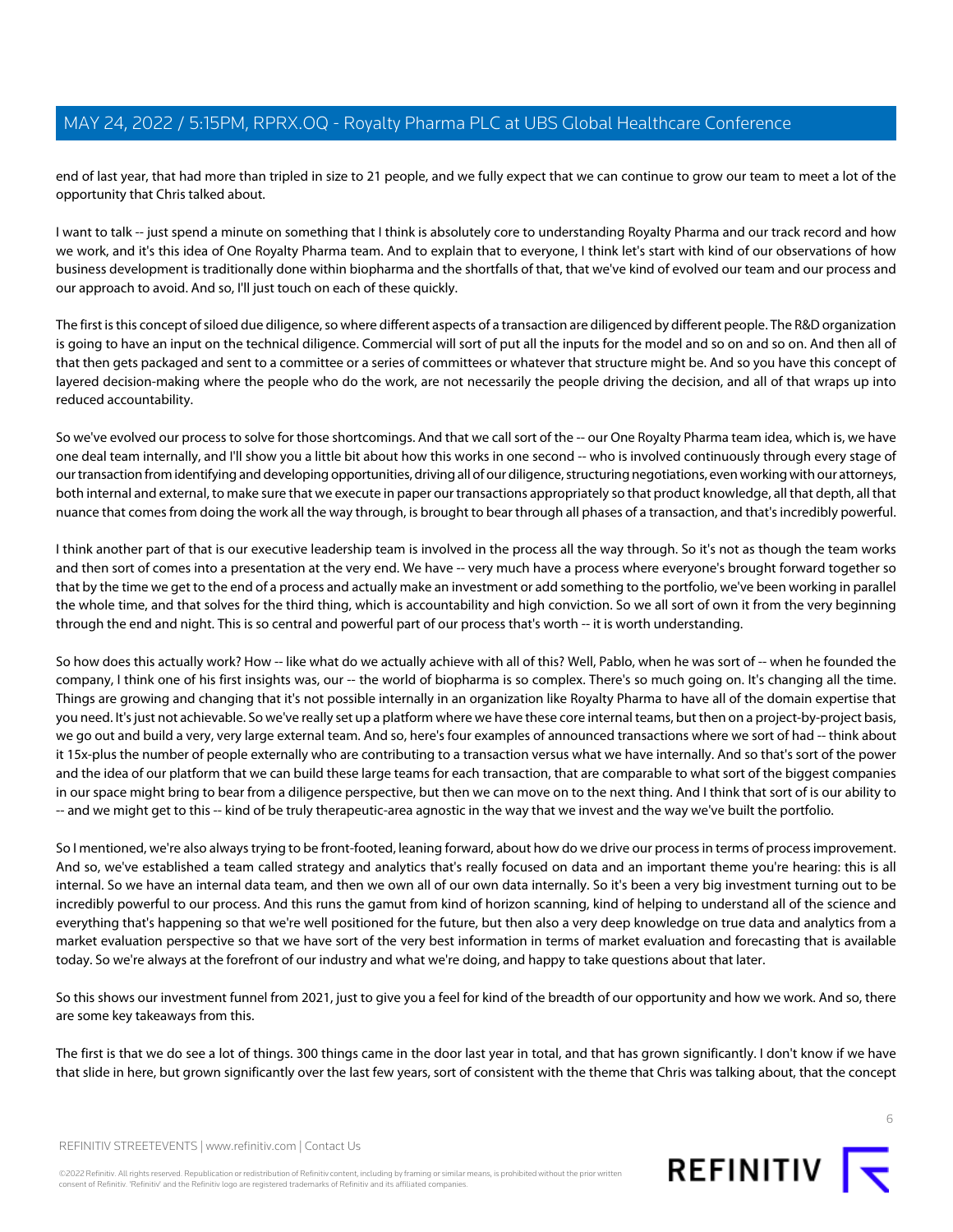of royalties and using royalties is definitely growing very substantially as a part of how biopharma is funding itself. The second thing to point out, though, is that, if you look at the number of things where we signed a confidentiality agreement or a CDA, is actually a small proportion, less than 1/3 of those things. And this is a great way to highlight our discipline, our internal process discipline, where we very much have a culture of, if it's not right, it's not right. Things don't have momentum on their own, and we are very happy to say no. And how we deploy our time is a decision we take very seriously, and you can see that here.

Even after though -- if you keep stepping down through the funnel, even after that though, even after we've started to work on a project, you can see there's still a very significant step down as we go through the process, again, highlighting this theme that we're -- we have a very disciplined process. And once -- if information comes to light or we get to a place where we're just not comfortable, we will walk away, and I think that's an important part of our culture.

So here, just to give everyone a feel for everything we've done just looking at the last two years. I think what's cool about this, there's a few things, I think, makes me proud of our team every time I see this slide, which is two years, we've done -- we've invested in 21 different products in 25 different diseases. So first, I think that's clear proof from my perspective that it is truly a platform that we have, that we can diligence any therapeutic area, any product to get to conviction in a way that really satisfies us within our framework. We've done it, approved, pre-approval, and pre -- a good mix of approved and pre-approval investments as well. So -- and a real focus, I think you'll see here on product quality. These are some exciting -- some of the very exciting products in our industry, and so, we have a really high bar for what we add to our portfolio.

So here is our framework. I'm not going to step through each of these. But I think the way I would summarize this slide is that, where we start with our process is not 'do we see a really attractive opportunity for economic return for a given project'. What we start with is 'do we like this product', right? We sort of internally say, 'is this a Royalty Pharma product? Is it important for patients, for the system, in some way', and that's what gets us excited. And once it sort of clears that hurdle, then we ask ourselves 'how do we get to a win-win solution for Royalty Pharma and for our partner?' And I think that's how we've built the portfolio over the last 25-plus years. It's not sort of a top-down approach. We need to be in this therapeutic area or that therapeutic area. We more say 'is this an important product', and then over time, that generates the portfolio diversity and composition that you see today, that is the best in the industry.

So a very natural question, I think, right now is, how is Royalty Pharma positioned, given the current macro environment? And I think, we see ourselves as very well positioned for multiple reasons. Chris mentioned -- from an interest rates perspective, Chris mentioned -- 60% of the debt Chris talked about is now fixed through 2030. We see even under the current scenario, the 2.2% fixed rate, that coupon that Chris talked about on our debt, probably through 2025, is going to rise very modestly in the environment that we're in. We get asked a lot about everything, I'm sure that everyone at this conference has been experiencing, with the wider sort of biopharma equity drawdown that we've seen. I think actually, from our perspective, it is a positive for our business for multiple reasons. The biggest one is that, Chris talked about, there's been an ongoing kind of secular trend over the last few years in terms of more focus on royalties. And I think this market and this fundraising environment is really only accelerating that process.

The last point to make -- that I want to make is, our business model, I think, is uniquely positioned for this kind of an environment because we are so tactical and can respond in real time to changes that are going on out there in terms of areas that are interesting, in terms of what we pay for the royalties we acquire, how we structure things. We can respond in real time, which is incredibly powerful. We don't have sort of legacy infrastructure or other things that limits our ability to react strategically and go in whatever decision -- excuse me, whatever direction we think is most attractive.

So, I think finally, last slide for me. I think just to sum up kind of how we think about Royalty Pharma as an investment. You can see on the left here, as many of you guys know, investing in biotech and biopharma is a complex undertaking, and I think Royalty Pharma offers the opportunity to simplify a lot of that for some key reasons you see here, which is, as Chris talked about, very simple business model. We take in royalties as a percentage of top-line sales and with very little sort of cost drag, are able to redeploy that to continue to compound our growth and drive our portfolio. We've been at this for a long time. And so, we have a great track record and very complex and rigorous process. Diversification- we didn't talk a lot about this, but in terms of exposure to binary clinical risk, we're very, very selective when we take that on. And I think we've shown now over many years our ability to continue to invest and refresh the portfolio.

So that is it for me. And Colin, we can get into some Q&A or whichever direction you want to take it.

REFINITIV STREETEVENTS | [www.refinitiv.com](https://www.refinitiv.com/) | [Contact Us](https://www.refinitiv.com/en/contact-us)

©2022 Refinitiv. All rights reserved. Republication or redistribution of Refinitiv content, including by framing or similar means, is prohibited without the prior written consent of Refinitiv. 'Refinitiv' and the Refinitiv logo are registered trademarks of Refinitiv and its affiliated companies.

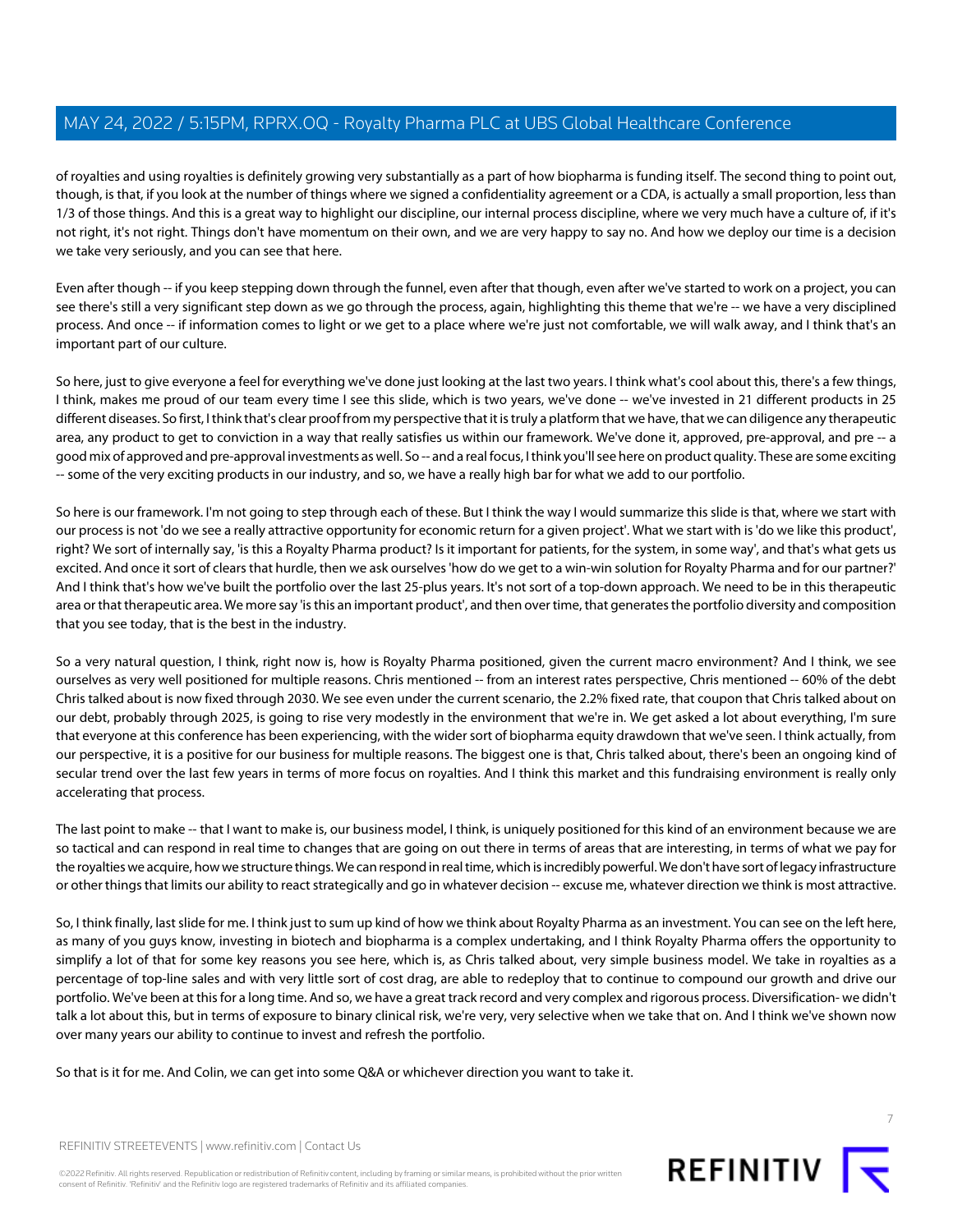# **QUESTIONS AND ANSWERS**

### **Colin Bristow**

Absolutely. Thank you. That was great. Actually, just on the last point, talking about sort of binary clinical risk portfolio mix. How do you think about portfolio diversification? Are you truly therapeutic-area agnostic? Just walk us through that.

#### **Marshall Urist** - Royalty Pharma plc - Executive VP and Head of Research & Investments

Yes. So I think two points there. Your second question, the answer is yes. If you looked at the slide I showed, we are investing all over the place every year in many, many different areas. Our approach and our thesis has always been that, if you take a top-down approach for building a portfolio, right, you end up in a situation where you're saying, what is my best opportunity in this therapeutic area at this point in time. And that doesn't necessarily mean it's a great product, but I'm kind of trying to check a box. And I think that's something that we've always tried to avoid, and so we are truly therapeutic-area agnostic. And I think about the morning -- Chris and I had the number of deals we're working on right now. I mean, it was all over the place, right? We go from thing to thing to thing, and it truly is extremely diverse.

The second part of your question on pre-approval and binary clinical risk. We're very selective there. There are some slides in our Analyst Day for anyone that wants to review that, that sort of shows how selective we are with respect to taking clinical risk. We certainly do it, and we -- it's an important part of our business. If you look over the last 10 years, I think pre-approval investments in total are a little bit less than half. So we've done a lot of it, but our track record of being very selective and converting that into approved products is high. So we do it, and it's an important part of our business, but very selective in our approach.

#### **Colin Bristow**

A question from the audience. How does Royalty Pharma source their deals? Does the RNI actively seek out opportunities or do counterparties call Royalty Pharma?

#### **Christopher Hite** - Royalty Pharma plc - Executive VP & Vice Chairman

We -- it's both. It's a simple answer. And I think Marshall had a great slide in the Investor Day about segregating between inbounds and outbounds. One thing I would just say is, we've all been in this business a long time. I mean, I was in the business for 25 years prior to joining Royalty Pharma. Marshall -- the team, and the relationships matter. So we -- I think we've got a good reputation of working with partners, creating win-win solutions that gets out there in the industry. People understand that we're flexible and we want to help people achieve their goals, and we find ways to do that. And I think that sort of draws upon itself. And the other thing is, I think we identify things that, to Marshall's point, around drugs that potentially could mean something in the industry, and we may focus on them earlier, Phase I, Phase II and build a relationship, making sure people know how we can work with them to the point where, as that clinical compound advances and gets to the stage where actually it makes sense for us to invest, they know us. We've built that relationship and we work really hard at that.

#### **Marshall Urist** - Royalty Pharma plc - Executive VP and Head of Research & Investments

Yes. Colin, I'd just add two things to what Chris said. I think first is, I mentioned our investment in strategy and analytics and data. I think a part of that effort is -- sort of is earlier engagement with partners, I think part of our kind of drive to further establish royalties further and deeper into the funding ecosystem, is really that part that, that investment is really focused on that, which is identifying early-- companies earlier that are potentially interesting so that once they're sort of in the Royalty Pharma sort of phase that we have a dialogue there, and we've sort of hopefully influenced their thinking as much as possible on royalties. And just to put some numbers on it, like Chris mentioned, if you look -- if you think -- if you remember that funnel slide I showed, if you look at the top of the funnel, incoming versus outgoing was something like -- I think it was 80-20 incoming, not

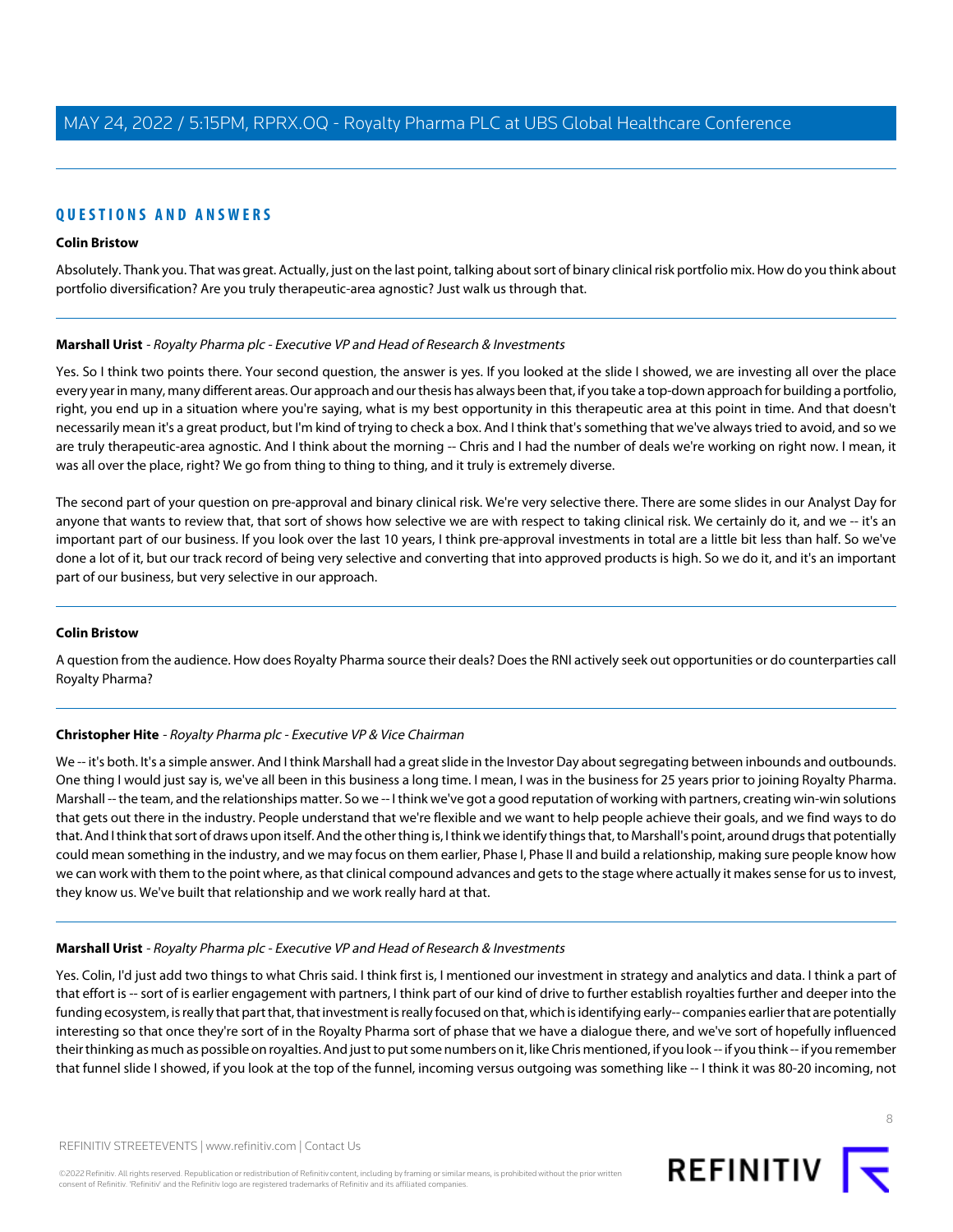surprising at the top -- 20% outgoing, if you go three layers down in the funnel. So when we really start to do work and really lean into something, it actually flips entirely. So it's 70% outgoing and 30% incoming. So things that we've pre-identified as interesting are where we end up spending most of our time.

## **Colin Bristow**

Another question. Moving forward, what therapeutic area and stage of development is a high priority for sourcing deals?

#### **Christopher Hite** - Royalty Pharma plc - Executive VP & Vice Chairman

Yes. So -- to get back to your first question. So we -- that isn't necessarily how we think about things. I think we really like the kind of open model in the way that we approach therapeutic areas. So truly, you won't see us focus on one versus another. Over short periods of time it's certainly possible that we could do -- by the same token we could do multiple deals in one therapeutic area over one -- over six months or a year. That doesn't mean that's a focus. It just means that for that period, that's where the things we were most excited about where were coming from.

#### **Colin Bristow**

Just given the increased internal resource base you now have -- are you finding yourself becoming sort of more ongoing partners, or there are sort of consultant type roles after the investment is made? Is it purely a sort of transaction, then move on?

## **Marshall Urist** - Royalty Pharma plc - Executive VP and Head of Research & Investments

Yes. No. I think -- like Chris mentioned, I think that's one thing that we really pride ourselves on is being a partner first and foremost. So when you look at some of our history, like Biohaven is a great example, and we spent a lot of time on that on the Analyst Day because we worked with them four times over three years or -- yes, three years or so. And from when Nurtec, their drug was in Phase III to, when they needed to fund a priority review voucher to move them up so they were better competitively positioned versus AbbVie to, when they needed to fund their pipeline while still launching their drug. And so we've been a true partner. And there's no question that part of that internal resource is, we want to share that with our partners. When we do work and understand the commercial market or better understand the patient journey, we're absolutely sharing that with our partners, because obviously, that's accretive to their strategy to improve the product's prospects. And it also is, I think, sort of a virtuous kind of cycle between us as a partner of choice and companies out there, as they're thinking about different options.

#### **Colin Bristow**

And maybe one last question. I feel like over the last decade, there's been a waxing and waning of other players interested in investing in the royalty space. Clearly now, you have an extremely solid track record and you're very publicly just building on that. What -- is there an index of concern on your part that you're now going to attract more sort of interest in investing in royalties and that will subsequently hit your projected returns? Or you just take comfort in the fact that you've built these moats?

## **Christopher Hite** - Royalty Pharma plc - Executive VP & Vice Chairman

We have the -- we have built moats. I think our investment-grade rating and our cost of capital and our portfolio of over \$2 billion of top line really is a big moat. But if you take a step back and think about it, we're a public company. We want to partner with our partners throughout the duration of that asset. If it's 15, 20 years, that's what we want to do, and that's what we really look to do. A lot of the folks -- and by the way, the market is so big. We welcome competition because it's only raising the profile of royalties, right? I mean, we talked about \$1 trillion-plus spend requirement of the unprofitable biotechs alone. We can't do all of that. So we welcome the competition. We welcome all of that. But a lot of the competition that has come in and gone over that decade, has been fund-oriented, right? So, when you're a fund, you're basically raising capital for a five-ish type